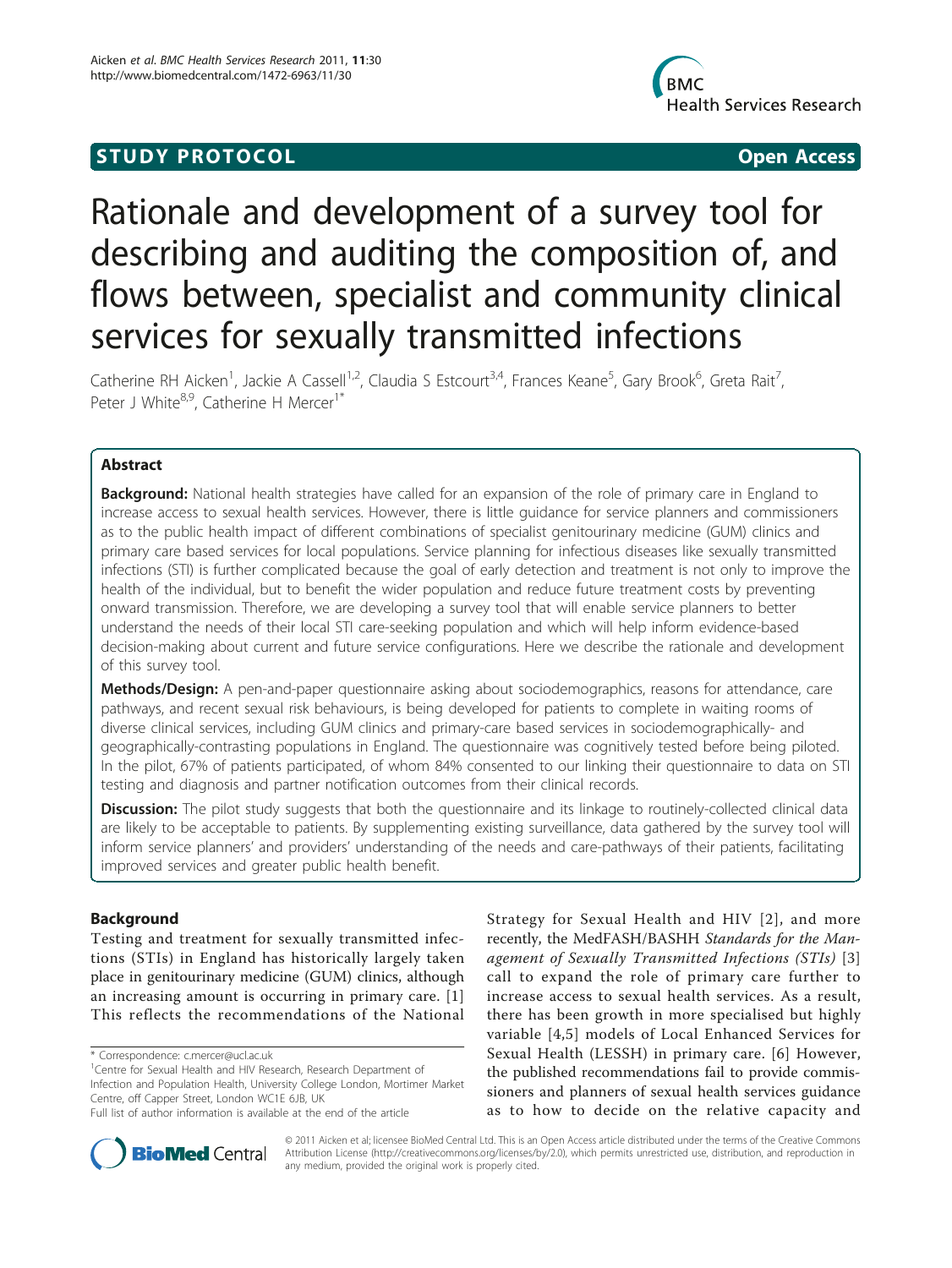characteristics of these clinical services to meet the sexual health needs of local populations, making local commissioning difficult. [[4,5](#page-6-0)] Service planning for infectious diseases like STIs is further complicated because each case can produce further cases, [[7\]](#page-6-0) so the goal of early detection and treatment is not only to improve the health of the individual but that of the wider population by preventing onward transmission, which also reduces future treatment costs. [[8\]](#page-6-0) Cost-efficient services therefore need to provide rapid and appropriate care, tailored to the needs of their local populations.

The MSTIC study, an abbreviation of 'Maximising STI Control' (full study title: 'Public health outcomes of GUM and primary care-based STI services: How to maximise STI control for a population'), is a UK Medical Research Council funded study (grant number G0601685). The MSTIC study aims to develop an evidence-based, web-based tool to assist those planning sexual health services for local populations in determining the relative public health impact of different combinations of health services. The web-tool will incorporate the results of a discrete event simulation mathematical model of the key factors influencing the transmission of common STIs so that the effect of different combinations of clinical services on averting transmission can be assessed. The model will use publicly-available data about local populations, for example: local census data and routinely-collected surveillance such as the GUM Clinic Activity Dataset (GUMCAD) [[9](#page-6-0)] and GUM Access Monthly Monitoring (GUMAMM) data. [[10](#page-6-0)] However, while GUMCAD and GUMAMM can provide basic sociodemographic data as well as data on STI testing and positivity for patients attending GUM clinics and increasingly, primary-care based LESSH services, the range of relevant information collected by these surveillance systems is limited.

We are therefore developing a survey tool in the form of a patient questionnaire that can be linked to an extract of patients' clinical records for clinical services to use to provide much more insight into their local patient populations, including questions on their care pathways and transmission-risk behaviours. Data collected by the survey tool can then be used to inform evidence-based decisions about service configuration either via the MSTIC web-tool, or independently, in the context of audits and/or service evaluation, enabling data to be gathered that are comparable over time and between services. This paper now describes the development of the survey tool in GUM clinics and primarycare based services.

#### **Ethics**

The survey tool is being developed in a research context and as such has required Research Ethics approval, which was obtained from the London Research Ethics Committee (reference: 09/H0718/1). However, the tool is intended for routine use in audit and service development, which do not currently require ethical review in the UK [[11,12](#page-6-0)].

## Methods/Design

## Design

We are using a quantitative, cross-sectional survey design to collect data via a pen-and-paper questionnaire from patients attending clinical services offering care for STIs. Data from patients' questionnaires are then linked, with patients' consent, to an extract of their routinelycollected clinical data by means of patients' clinical identifiers.

## Settings

Three sociodemographically- and geographically-contrasting areas in England, broadly representing urban, suburban and rural populations, have been purposively selected to implement the survey tool.

## Study population

The study population is defined as patients attending four principal GUM clinics and, in the rural area, a further four satellite clinics operating from the main GUM clinic on a weekly or fortnightly basis. Patients attending three general practices operating as LESSHs by each holding a weekly sexual health clinic session in the rural area, are also being surveyed.

Acknowledging that young people are a particular 'risk group' for poor sexual health [\[13,14\]](#page-6-0) we have decided to include teenagers so that we can capture the needs, access patterns and services received by this important minority of service users. However, we are excluding children aged 13 and under as they form a very small minority of sexual health service users, for which ethical issues around informed consent to participate in research are likely to outweigh the advantages gained through including the likely small number of patients of this age.

Study materials will only be available in English as the participating services report a high level of literacy in English in their non-UK born patients, and also due to feasibility constraints.

#### Implementation

Reception staff at the services are to offer questionnaires to patients upon arrival at reception and to mark each questionnaire with the date of attendance and the patient's clinical identifier. In the GUM services, questionnaires are for all patients, whereas in the LESSH services run in general practices, questionnaires are administered during sexual health clinic sessions,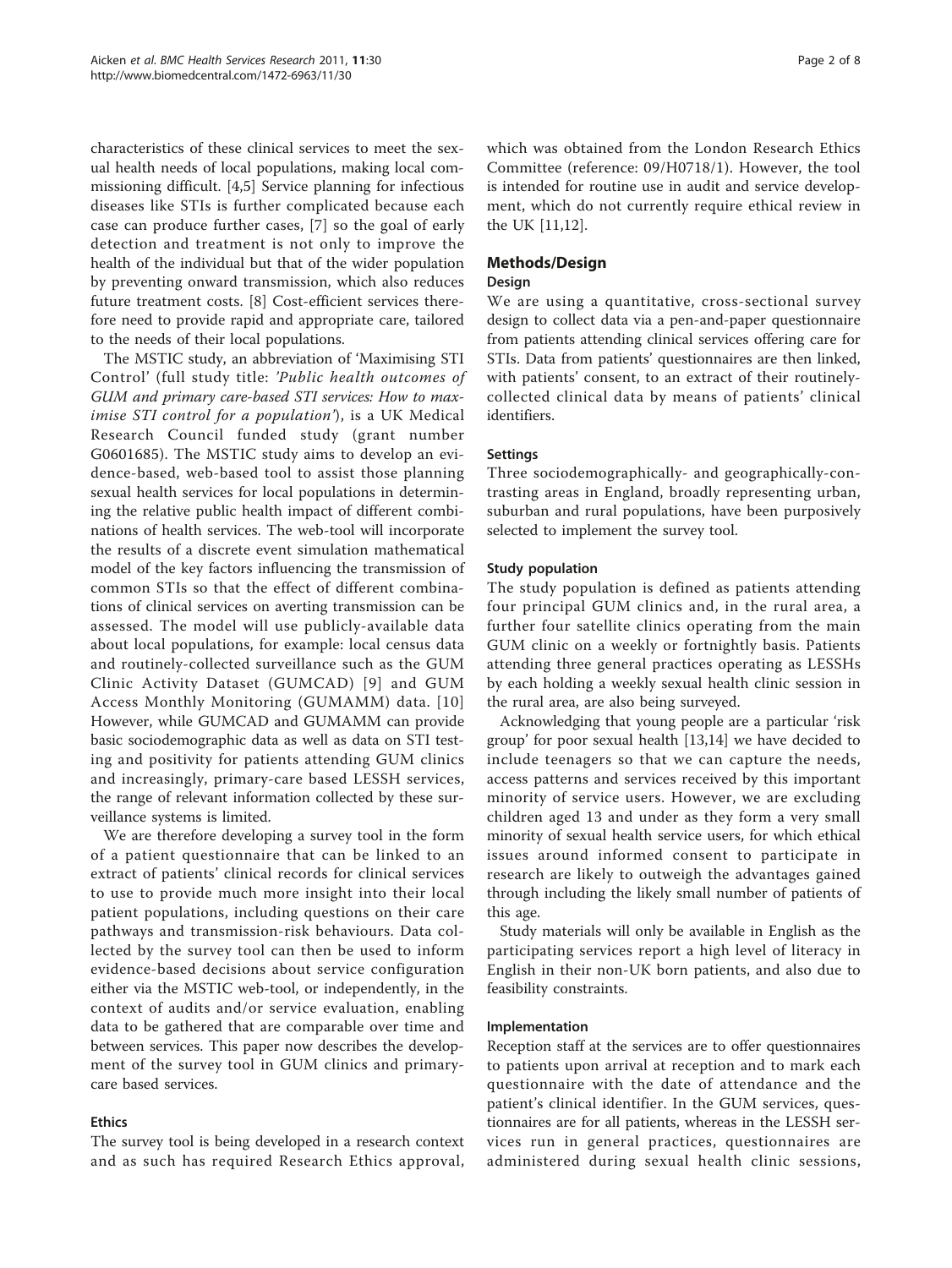meaning that sexual health patients can be identified without asking their reason for attendance.

All patients are asked to tick a box on the first page of the questionnaire to indicate consent to our linking their questionnaire data to an extract of their clinical records. Upon the study co-ordinator (CA) receiving completed questionnaires, the services will be provided with a list of the clinical identifiers and dates of attendance of consenting patients. Depending on the service's preference, services will either provide an electronic extract of the relevant data from their clinical database, or will be provided with paper forms or spreadsheets in which to record extracts of the clinical data of consenting patients.

#### Development of data collection instruments

The data collected by the questionnaire include basic sociodemographics, reasons for attendance, duration of care-seeking and any experience of other services, recent sexual history (including sex since recognising a need to seek care), and presence and duration of symptoms. The questionnaire is based on that used by a previous study, [[15\]](#page-6-0) enhanced to include questions about recent sexual partnerships, adapted from the forthcoming third British National Survey of Sexual Attitudes and Lifestyles (Natsal-3), [\[16](#page-6-0)] a national probability survey of sexual behaviour. In particular, we are seeking to distinguish partnerships that have ended from those that are ongoing when the patient attends the service, as this has implications for the likelihood of successful partner notification. [[17\]](#page-6-0) Data on STI tests performed, STI diagnoses made, and partner notification outcomes will be obtained from the clinical records of consenting patients. A full list of data items, including the rationale for collecting each item, and its source by service type, is presented in Table [1](#page-3-0).

Though collecting comparable data, the questionnaire and clinical data extract differ slightly between GUM and LESSH services, reflecting differences in the nature of the services and in the patient data routinely collected for surveillance purposes. As such, LESSH patients will be asked a different question about their past use of the service to distinguish between attending the practice for sexual health reasons versus other reasons. If registered with a GP, these patients will be asked which practice, for the purpose of determining whether they are registered with the LESSH practice they are attending, another LESSH service, or a practice which does not provide this service. Recognising that staff in general practice are not primarily sexual health specialists, the LESSH data extract includes treatment administered, while we assume that clinical guidelines (e.g. [[18,19\]](#page-6-0)) are followed in GUM clinics. GUM clinical data extracts include patients' PCT of residence as people often attend clinics outside their PCT of residence, especially within London [[20\]](#page-7-0). There are some further minor differences in questionnaire and clinical data extract wording between versions - see Additional files [1](#page-6-0), [2](#page-6-0), [3](#page-6-0), [4, 5](#page-6-0) and [6](#page-6-0) for the questionnaires and the paper proforma for clinical data extracts for use by each service type.

We carried out a two-stage pilot to test the questionnaire. Thirteen cognitive interviews with patients at one of the participating GUM clinics were undertaken to assess whether the survey tool was acceptable to patients, whether questions were understood and answered as the research team intended, and whether response options were adequate. Data on the sociodemographic characteristics of these patients are provided in Table [2](#page-5-0) and were considered by clinic staff to be broadly representative of their clinic population. The second stage involved piloting the questionnaire over a two-day period at the same clinic, which resulted in 56 out of 81 patients completing the questionnaire, i.e. a 67% response rate, of whom 84% consented to linkage. Questionnaires in this pilot were completed with low item non-response, very few inconsistent answers, and instances where the respondent had not followed the routing were minimal.

#### Patient confidentiality

Precautions taken to protect patient confidentiality include: not asking for patients' names, addresses or signature at any point - instead asking patients to tick a box to indicate consent; providing locked boxes in reception areas so that other patients do not have access to completed questionnaires; and providing envelopes in which patients seal their questionnaires, so that patients can conceal their questionnaire if they move around the clinic and so that clinic staff outside of the research team do not see completed questionnaires. The questionnaire data and clinical data extracts will be pseudonymous as both datasets contained patient clinical identifiers, necessary for linkage. Nonetheless the databases will be securely stored in password-protected files and after linking the datasets, the clinical identifiers will be deleted, rendering the data anonymous.

#### Data collection periods

Data collection is likely to take from three to ten weeks per service, according to the likely numbers of patients attending the service and anticipated response rates, based on experience from an earlier study. [[15\]](#page-6-0) Sample size calculations are not considered necessary, reflecting the aim of gathering data *rapidly* to inform service planning, and that use of the survey tool should, as an audit of the patient populations attending services, provide indicative data, such that the attainment of large numbers will not be necessary.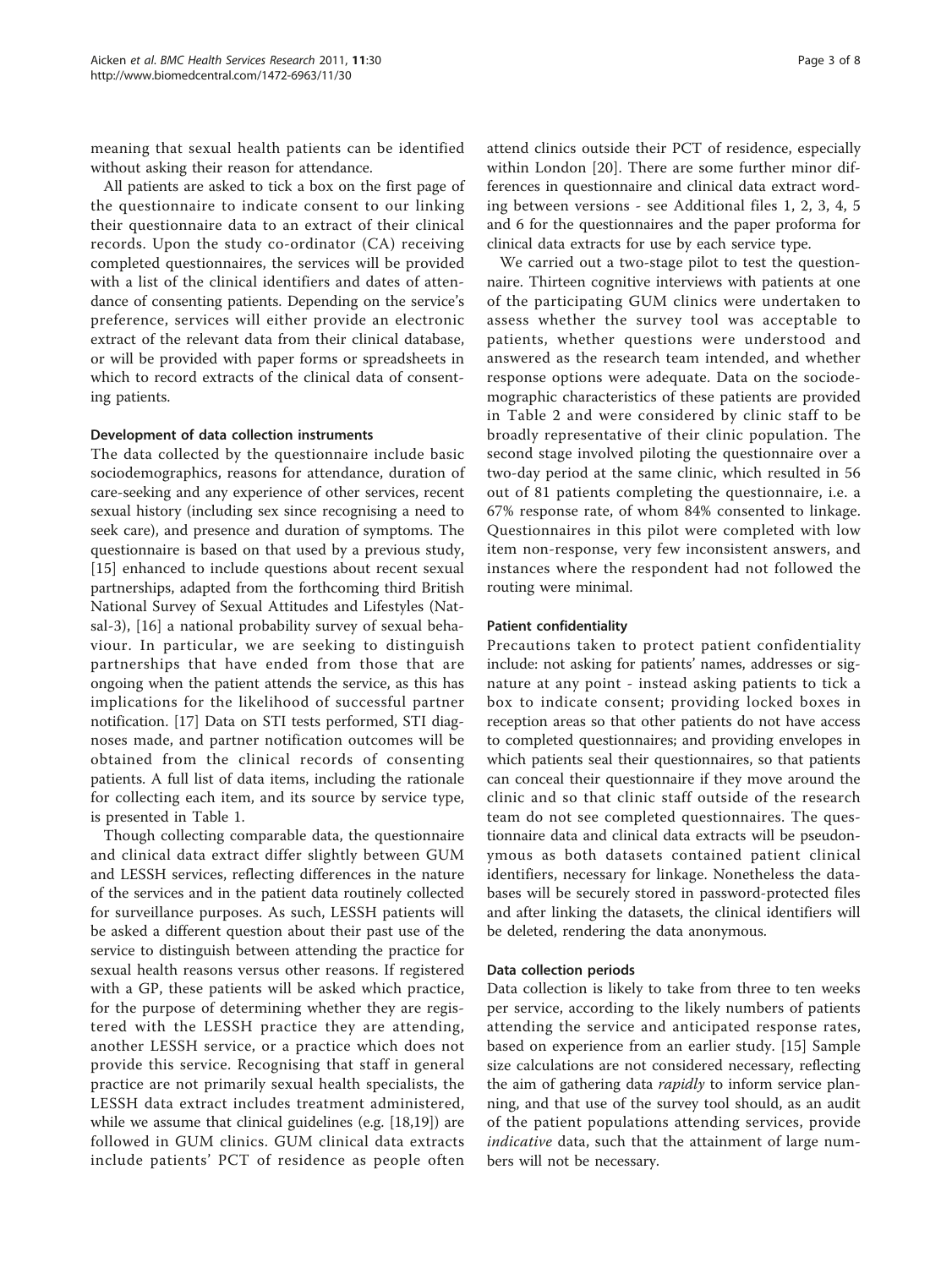| Source                                        | Item                                                                                                                                                                                                                              | Rationale*                                                                                                                                                                                                                                                                                                                                                                                                                                                                                                                                                     |
|-----------------------------------------------|-----------------------------------------------------------------------------------------------------------------------------------------------------------------------------------------------------------------------------------|----------------------------------------------------------------------------------------------------------------------------------------------------------------------------------------------------------------------------------------------------------------------------------------------------------------------------------------------------------------------------------------------------------------------------------------------------------------------------------------------------------------------------------------------------------------|
| Questionnaire<br>and clinical data<br>extract | Gender, age (date of birth and date of attendance used to<br>calculate age in years from clinical data extract)                                                                                                                   | To find out the demographic profile served by the clinic/<br>LESSH practice. Prevalence of STIs varies by age and gender.<br>Collect from both the questionnaire and clinical data extract<br>in order to check the correct match has been made.                                                                                                                                                                                                                                                                                                               |
| Questionnaire                                 | Reason for attendance                                                                                                                                                                                                             | Comparing reason for attendance with the patient's care<br>pathway (duration, any other services used) can be<br>informative. For instance, patients attending because of<br>their own symptoms, or because a partner has been<br>diagnosed with an STI, should ideally be accessing services<br>fast.<br>This also informs the proportion of patients attending due<br>to clinic- or patient-led partner notification (i.e. people<br>attending for new episodes of care who report that they<br>were called in by the clinic, or that their partner has been |
|                                               |                                                                                                                                                                                                                                   | diagnosed with an infection, as reasons for attendance).                                                                                                                                                                                                                                                                                                                                                                                                                                                                                                       |
|                                               | Duration of care-seeking                                                                                                                                                                                                          | This can help identify groups of patients for whom access is<br>difficult (i.e. lengthy care-seeking).<br>If the patient has an STI, delays in care-seeking (and<br>therefore time spent infectious) can influence the progress<br>of the disease, and the likelihood of transmission<br>(depending on sexual behaviour).                                                                                                                                                                                                                                      |
|                                               | Use of other services (and if relevant, type/name of service, how<br>long ago and what happened)                                                                                                                                  | We can use this information to assess whether there has<br>been duplication of effort in a patient's care pathway, and/<br>or whether their STI could have been detected and treated<br>by the previous service(s) they contacted. We will also be<br>able to see which services refer patients on (and assess<br>whether this is likely to be justifiable).<br>(Proviso: obviously we will not have data from patients who<br>abandoned care-seeking and so were never surveyed).                                                                             |
|                                               | Number of male/female sexual partners in the last year;<br>Number of these who were new partners;<br>Number of partners in the last 3 months;                                                                                     | Number and gender of recent partners influences STI risk. It<br>is also informative to find out whether people with many<br>partners, and men who have sex with men, are more likely<br>to attend particular services.                                                                                                                                                                                                                                                                                                                                         |
|                                               | Regarding each partner in the last 3 months (up to a max. of 3):<br>- how long ago first had sex,<br>- how long ago most recently had sex,<br>- condom use,<br>- expectation of having sex again with this person;                | How long ago each sexual partnership began and ended<br>informs measurement of concurrency (partnership overlap),<br>which influences transmission risk.<br>Expectation of having sex with a person again informs<br>measurement of concurrency (above) and is an indicator of<br>the likelihood of successful partner notification.<br>Condom use informs the extent to which the partnership<br>was 'protected' and (if low) suggests in which groups within<br>the service's users further health promotion on condom use<br>might be needed                |
|                                               | Whether the respondent had sex since recognising a need to seek<br>care (for the reason attending the service), and if so:<br>- number of partners,<br>- number of new partners,<br>- number of occasions of sex,<br>- condom use | Together with STI diagnosis this informs the likelihood of<br>transmission since the patient recognised the need to seek<br>care.<br>This information can be compared with patients' reason(s)<br>for attendance, presence of symptoms, and STIs diagnosed.<br>It may indicate a need for health promotion messages<br>about abstaining from sex once the need to seek testing/<br>care is recognised.                                                                                                                                                         |
|                                               | Whether the respondent has ever been diagnosed with an STI                                                                                                                                                                        | Past STI diagnosis may affect future care-seeking.                                                                                                                                                                                                                                                                                                                                                                                                                                                                                                             |
|                                               | Whether the respondent has ever had a Chlamydia test, and if so<br>in what setting                                                                                                                                                | A measure of past contact with Chlamydia screening<br>services.<br>The care-seeking and demographics of patients who have<br>tested for Chlamydia before, and specifically at a sexual<br>health clinic, can be compared to those who have not.                                                                                                                                                                                                                                                                                                                |
|                                               | Whether the respondent has symptoms now, and if so, duration of<br>symptoms                                                                                                                                                       | Although many infections are asymptomatic, it is useful to<br>know how patients with symptoms differ in their care-<br>seeking to those without.                                                                                                                                                                                                                                                                                                                                                                                                               |
|                                               | Whether the respondent is registered with a GP                                                                                                                                                                                    | Patients registered with a GP may have more opportunity<br>to seek sexual health care from primary care (including<br>LESSH) than those not registered.                                                                                                                                                                                                                                                                                                                                                                                                        |

## <span id="page-3-0"></span>Table 1 Data items collected by the survey tool by source and service type and rationale for collection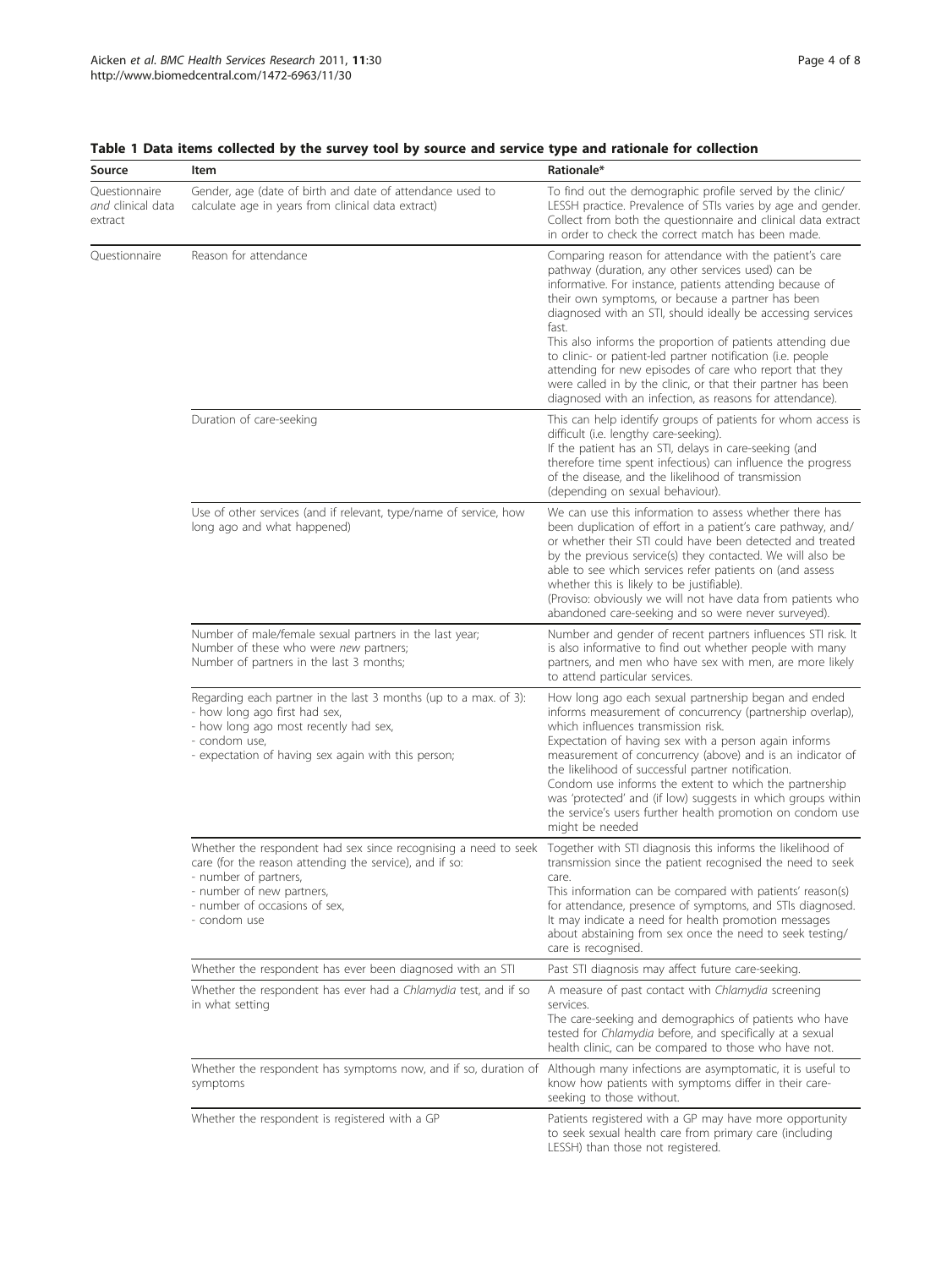|                               | LESSH only:<br>- whether the patient attended for a booked appointment or as a<br>'walk-in' patient<br>- whether the LESSH GP is the patient's own GP - and if not, the<br>name of the patient's GP surgery                                                                                                                   | The type of appointment can influence the length of time a<br>patient waits (in contrast we know that once they contact a<br>clinic, most GUM patients are seen within 48 hours)<br>Patients registered with a practice providing a LESSH may<br>be more likely to attend the LESSH. It is also important to<br>know whether patients not registered at a LESSH practice<br>benefit from the service, and if so how many.                                                                                                                                                                                                                                                                                                                                                                                                                                                                                                                                                                                                                                                                                                                                                                  |  |
|-------------------------------|-------------------------------------------------------------------------------------------------------------------------------------------------------------------------------------------------------------------------------------------------------------------------------------------------------------------------------|--------------------------------------------------------------------------------------------------------------------------------------------------------------------------------------------------------------------------------------------------------------------------------------------------------------------------------------------------------------------------------------------------------------------------------------------------------------------------------------------------------------------------------------------------------------------------------------------------------------------------------------------------------------------------------------------------------------------------------------------------------------------------------------------------------------------------------------------------------------------------------------------------------------------------------------------------------------------------------------------------------------------------------------------------------------------------------------------------------------------------------------------------------------------------------------------|--|
| Clinical data<br>extract      | STIs tested for;<br>STIs diagnosed;                                                                                                                                                                                                                                                                                           | Knowing which STIs were tested for informs which STIs<br>could have been diagnosed.<br>Patients with STIs can be compared to patients without STIs,<br>by demographics, reason(s) for attendance, care pathway<br>duration, etc.                                                                                                                                                                                                                                                                                                                                                                                                                                                                                                                                                                                                                                                                                                                                                                                                                                                                                                                                                           |  |
|                               | Whether patient is already known to be HIV positive                                                                                                                                                                                                                                                                           | As HIV testing is not relevant for patients known to be HIV<br>positive                                                                                                                                                                                                                                                                                                                                                                                                                                                                                                                                                                                                                                                                                                                                                                                                                                                                                                                                                                                                                                                                                                                    |  |
|                               | Partner notification outcomes for patients diagnosed with<br>Chlamydia or gonorrhoea (at least one partner tested; at least one<br>partner treated)                                                                                                                                                                           | These indicators of partner notification assess the extent to<br>which the service is managing to notify the partners of<br>patients with common STIs.                                                                                                                                                                                                                                                                                                                                                                                                                                                                                                                                                                                                                                                                                                                                                                                                                                                                                                                                                                                                                                     |  |
|                               | LESSH only:<br>- whether microscopy was performed;<br>- treatment received<br>- referral to other services                                                                                                                                                                                                                    | We know that GUM services have facilities for microscopy<br>but some LESSH may not have this facility. Similarly, we<br>wished to measure the appropriateness of treatment<br>received by doctors whose main work is not sexual health.<br>We also wanted to measure how commonly patients were<br>referred on for problems that could have been dealt with by<br>the LESSH (for instance if practices or contracts changed),<br>particularly referral to GUM.                                                                                                                                                                                                                                                                                                                                                                                                                                                                                                                                                                                                                                                                                                                             |  |
|                               | GUM only:<br>- PCT of residence                                                                                                                                                                                                                                                                                               | As LESSH are advertised within a PCT, we assumed the<br>majority of patients lived in the same PCT. GUM clinic users<br>may travel from further afield; data on PCT of residence is<br>routinely collected in GUM.                                                                                                                                                                                                                                                                                                                                                                                                                                                                                                                                                                                                                                                                                                                                                                                                                                                                                                                                                                         |  |
| Source differed<br>by setting | Collected in clinical data extract in GUM but questionnaire in<br>LESSH:<br>- ethnicity;<br>- new/follow-up attendance status;<br>- past attendance at the service (in LESSH services patients were<br>asked to state whether this was for a sexual health or other primary<br>care reason, or both);<br>- name of GP surgery | Ethnicity is routinely by GUM clinics, but not necessarily by<br>LESSH services. STI prevalence varies by ethnicity, and<br>ethnicity can be used to assess whether any groups are<br>underserved, attend for different reasons, or have longer<br>care pathways.<br>GUM clinics routinely code whether patients are attending<br>as new patients, rebook (i.e. patient attending for a new<br>episode of care, but who has attended before), and follow-<br>up (subsequent visits in the same episode of care). We<br>gained this information from the questionnaire for LESSH<br>patients, and additionally asked whether the patient had<br>attended the practice for a reason not related to sexual<br>health.<br>GUM clinics routinely ask patients their GP (though patients<br>are not required to provide it), whereas this data may not<br>be routinely collected by LESSH services. We could assess<br>from this what PCT the patient's GP was in (which<br>sometimes differed from PCT of residence), and whether the<br>practice provided a LESSH. It is interesting to know whether<br>patients whose own GP surgery provides a LESSH chose to<br>attend this service or GUM. |  |

Table 1 Data items collected by the survey tool by source and service type and rationale for collection (Continued)

\*For our study, the information on patients' demographics, sexual behaviour, and STI positivity also informs a mathematical model of STI transmission. Here we concentrate on the rationale for the collection of audit data for local use.

#### Data entry and analysis

Questionnaire data and clinical data recorded on paper forms will be double-entered into a Microsoft Access database by study administrators (estimated to take approximately five minutes per questionnaire, two minutes per data extract). These data will then be transferred into the statistical package STATA version 10 [[21\]](#page-7-0) for statistical analysis. However, users of the survey tool without access to a specialist statistical package will be able to use the query functions in Microsoft Access

to generate descriptive statistics. Any sub-group analyses with denominators of less than 25 will need to be treated with caution and 95% confidence intervals will be reported with all estimates to reflect the effect of the size of the achieved sample.

#### **Discussion**

To our knowledge, this will be the first study to collect comparable, detailed data from specialist GUM clinics and primary-care based LESSH services. To date, little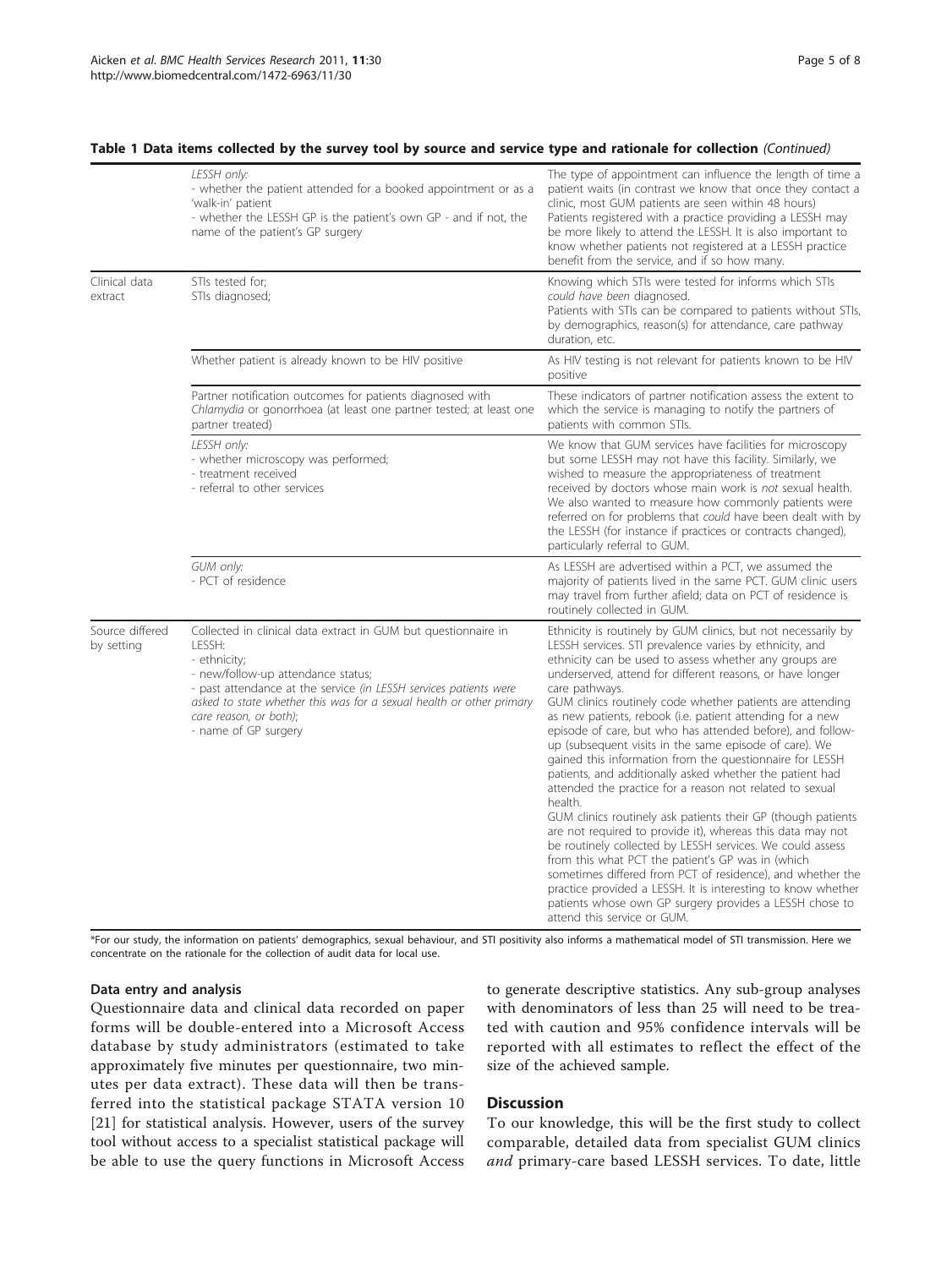| Characteristic <sup>1</sup> |                                         | Number of patients | Source of data<br>Self-reported in questionnaire |
|-----------------------------|-----------------------------------------|--------------------|--------------------------------------------------|
| Gender                      | Female                                  | 7                  |                                                  |
|                             | Male                                    | 6                  |                                                  |
| Age                         | $15 - 19$                               |                    |                                                  |
|                             | $20 - 24$                               |                    |                                                  |
|                             | $25 - 29$                               | 4                  |                                                  |
|                             | 30-34                                   | 4                  |                                                  |
|                             | 35-39                                   |                    |                                                  |
|                             | $40 - 45$                               | $\overline{2}$     |                                                  |
| Sexuality <sup>2</sup>      | Heterosexual                            | 9                  |                                                  |
|                             | Homosexual                              |                    |                                                  |
|                             | Bisexual                                | $\overline{2}$     |                                                  |
|                             | Not asked                               |                    |                                                  |
| Ethnicity                   | White                                   | 9                  | Assessed by interviewer <sup>3</sup>             |
|                             | Black                                   | 2                  |                                                  |
|                             | Asian                                   | 2                  |                                                  |
| Other information           | English not main language               | $\overline{2}$     | Spontaneous, self-reported                       |
|                             | 'My reading's rubbish' (native-speaker) |                    |                                                  |

<span id="page-5-0"></span>Table 2 Sociodemographic characteristics of patients participating in cognitive interviews

The demographic breakdown was considered by clinic staff to be broadly representative of their clinic population. However, it is worth noting that patients at this clinic tended to be slightly older and more likely to be from professional backgrounds than patients attending the study's other GUM clinics but for logistical reasons it was only feasible to undertake the cognitive interviews in one GUM clinic.

Based on reported gender of sexual partner(s) in the last year.

Assessed by the interviewer (CA) for the cognitive interview data only. During survey implementation, LESSH patients self-reported their ethnicity, and GUM patients' ethnicity was obtained later from the clinical data extract.

has been known about the characteristics and behaviours of patients attending new models of sexual health service provision, such as LESSH. Our survey tool will provide a feasible and rapid means of collecting data from diverse clinical services, including these highly variable [[4](#page-6-0),[5](#page-6-0)] models of sexual health service provision.

We anticipate satisfactory response rates under the conditions in which clinical services are likely to use the survey tool for planning purposes: researchers will not be present to administer the questionnaire, there will be no incentives or tokens of appreciation for patients or reception staff, and the questionnaires cover some highly-sensitive topics. The response rate for the pilot study was similar to the 65.4% response rate achieved by the last British probability survey of sexual behaviour (the second National Survey of Sexual Attitudes and Lifestyles), [\[22,23](#page-7-0)] a researcher-intensive study. However, there may be considerable variation in response rates between services, which was observed in the earlier study and attributed to enthusiasm for the research varying between reception staff teams, in some services reflecting short-staffing. [\[15](#page-6-0)]

We will only be able to administer the LESSH survey tool in one of the three study areas for reasons of feasibility and appropriateness: one area currently does not have a LESSH and in the other, patients seeking care for suspected STI are currently seen within the general

surgery lists and we feel that it will be inappropriate for receptionists to identify these patients by asking them their reasons for attendance. However, should such services wish to implement the survey tool then the questionnaires could be distributed during patients' consultations, requiring reliance upon the co-operation and memory of GPs and practice nurses instead of reception staff.

Ensuring enthusiasm from those staff charged with distributing the questionnaire is expected to be important in terms of achieving both a high response rate from patients and a high rate of accurate completion of patients' clinical identifiers and dates of attendance on the front of the questionnaires. While we anticipate a high proportion of respondents will consent to our linking their questionnaire data to their clinical data, in a previous study [\[15\]](#page-6-0) this was not possible for a handful of cases as clinical identifiers and/or dates were illegible, missing, or the clinical identifier did not correspond to an attendance on the date given. Aside from time, the enthusiasm and organisational skills of key individuals, such as reception supervisors, is likely to be vital to the successful administration of the survey tool.

Clinical services that have used electronic patient records for some time should be able to provide the research team with their clinical data extracts quickly. However, for services that still rely on paper notes this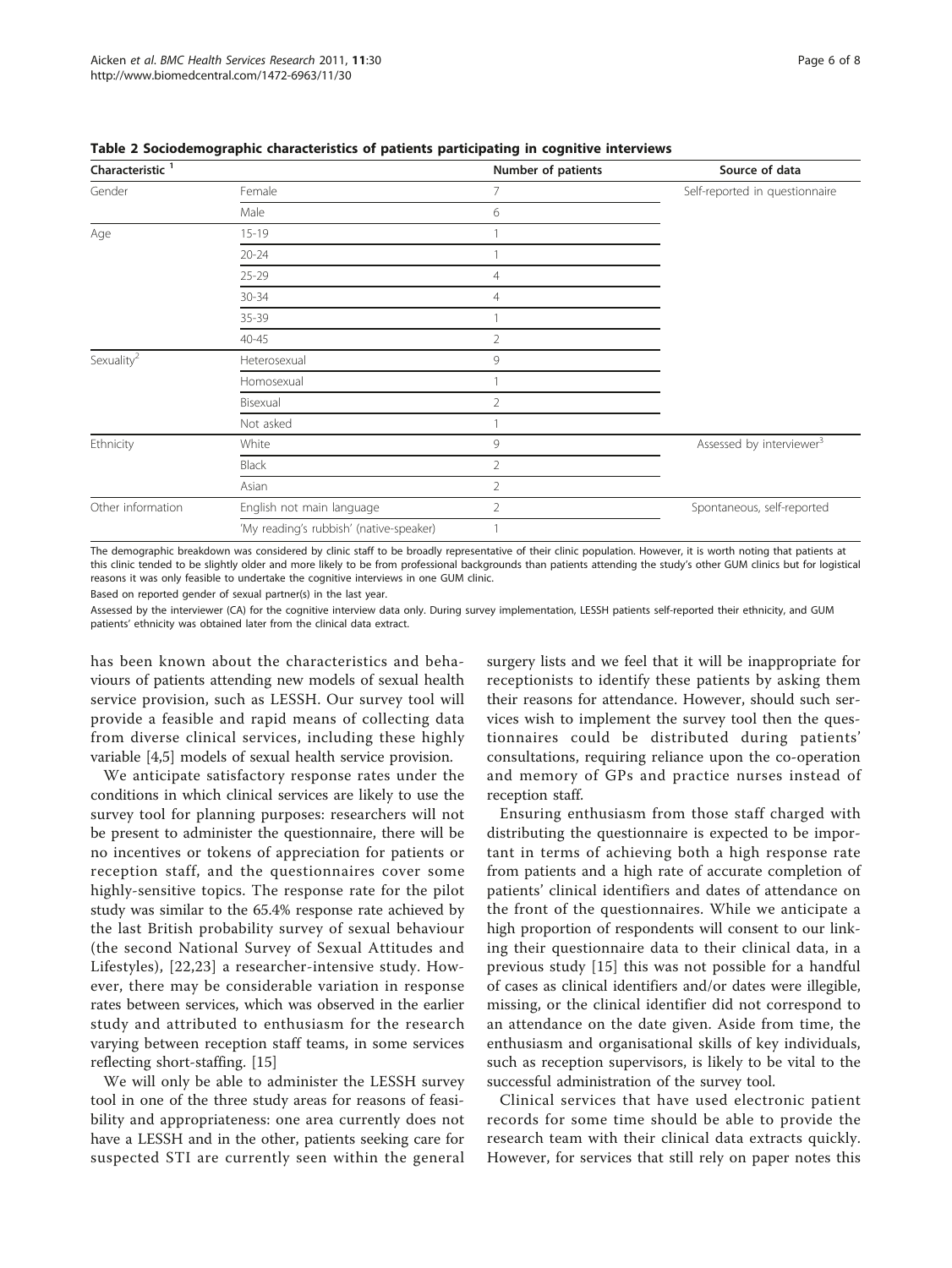<span id="page-6-0"></span>is likely to be a time-intensive process. Obtaining the clinical data extract will become quicker and easier as all clinical services move towards electronic patient records systems, and this will further facilitate the use of the survey tool.

In conclusion, development work for our survey tool suggests that it will be a rapid and easy method for sexual health services to collect detailed, individual-level data on their patients, supplementing existing surveillance data to better understand their patient populations and their care pathways so that services can be made more clinically- and cost-effective. Our paper's additional files will allow service providers and planners to implement the survey tool themselves, which will be feasible with enthusiastic staff, without the need for researchers to be present or additional resources.

## Additional material

[Additional file 1: T](http://www.biomedcentral.com/content/supplementary/1472-6963-11-30-S1.PDF)he patient questionnaire administered in GUM clinics.

[Additional file 2: T](http://www.biomedcentral.com/content/supplementary/1472-6963-11-30-S2.PUB)he patient questionnaire administered in GUM clinics.

[Additional file 3: T](http://www.biomedcentral.com/content/supplementary/1472-6963-11-30-S3.PDF)he patient questionnaire administered in LESSH practices

[Additional file 4: T](http://www.biomedcentral.com/content/supplementary/1472-6963-11-30-S4.PUB)he patient questionnaire administered in LESSH practices

[Additional file 5: C](http://www.biomedcentral.com/content/supplementary/1472-6963-11-30-S5.DOCX)linical data extract form used for GUM clinic patients.

[Additional file 6: C](http://www.biomedcentral.com/content/supplementary/1472-6963-11-30-S6.DOCX)linical data extract form used for LESSH patients.

#### List of abbreviations used

GUM - genitourinary medicine, HIV - human immunodeficiency virus, LESSH - Local Enhanced Service (sometimes known as 'LES') for sexual health, MSTIC - Maximising Sexually Transmitted Infection Control (the study's short title), STI - sexually transmitted infection(s)

#### Acknowledgements

The research is funded by the Medical Research Council (grant number G0601685).

#### Author details

<sup>1</sup>Centre for Sexual Health and HIV Research, Research Department of Infection and Population Health, University College London, Mortimer Market Centre, off Capper Street, London WC1E 6JB, UK.<sup>2</sup> Brighton and Sussex Medical School, Mayfield House, University of Sussex, Falmer, Brighton BN1 9PH, UK. <sup>3</sup>Centre for Infectious Disease: Sexual Health and HIV Institute of Cell and Molecular Science, Barts and the London School of Medicine and Dentistry, Barts Sexual Health Centre, St Bartholomew's Hospital, London EC1A 7BE, UK. <sup>4</sup>Infection and Immunity, Barts and the London NHS Trust, London UK. <sup>5</sup>Department of Genito-urinary Medicine, Royal Cornwall Hospitals NHS Trust, The Hub, Royal Cornwall Hospital (Treliske), Truro, Cornwall TR1 3LJ, UK. <sup>6</sup>Patrick Clements Clinic, Central Middlesex Hospital, North West London Hospitals NHS Trust, Acton Lane, London NW10 7NS, UK. <sup>7</sup> Research Department of Primary Care and Population Health, University College London Medical School, Royal Free Campus, Rowland Hill Street, London NW3 2PF, UK. <sup>8</sup>MRC Centre for Outbreak Analysis & Modelling, Department of Infectious Disease Epidemiology, Imperial College Faculty of Medicine, London W2 1PG, UK. <sup>9</sup>Modelling & Economics Unit, Health Protection Agency, 61 Colindale Avenue, London NW9 5EQ, UK.

#### Authors' contributions

JC, FK and CM conceived the study; all authors are participating in its design; CM is responsible for the overall study; CA is responsible for securing the necessary permissions and will be managing the data collection from all services; CE, GB and FK will be managing data collection at their GUM clinics; CA and CM drafted the paper with input from all authors. All authors read and approved the final manuscript.

#### Competing interests

The authors declare that they have no competing interests.

Received: 12 November 2010 Accepted: 9 February 2011 Published: 9 February 2011

#### References

- Cassell JA, Mercer CH, Sutcliffe L, Petersen I, Islam A, Brook MG, et al: Trends in sexually transmitted infections in general practice 1990-2000: population based study using data from the UK general practice research database. British. Medical Journal 2006, 332(7537):332-4.
- 2. DH: The national strategy for sexual health and HIV. London, UK: Department of Health; 2001.
- 3. Medical Foundation for AIDS and Sexual Health: Standards for the management of sexually transmitted infections (STIs). London: Published by MedFASH on behalf of BASHH; 2010.
- 4. Bailey A, Cassell J: Why don'[t we understand the public health impact of](http://www.ncbi.nlm.nih.gov/pubmed/19060035?dopt=Abstract) [developing STI services in primary care?](http://www.ncbi.nlm.nih.gov/pubmed/19060035?dopt=Abstract) Sex Transm Infect 2008.
- 5. Bailey AC, Johnson SA, Cassell JA: [Are primary care-based sexually](http://www.ncbi.nlm.nih.gov/pubmed/20029064?dopt=Abstract) [transmitted infection services in the UK delivering public health benefit?](http://www.ncbi.nlm.nih.gov/pubmed/20029064?dopt=Abstract) Int J STD AIDS 2010, 21(1):39-45.
- 6. DH: Enhanced Services. Department of Health website (archived content accessed through the National Archives). 2010 [[http://webarchive.](http://webarchive.nationalarchives.gov.uk/+/www.dh.gov.uk/en/Healthcare/Primarycare/Primarycarecontracting/DH_4126088) [nationalarchives.gov.uk/+/www.dh.gov.uk/en/Healthcare/Primarycare/](http://webarchive.nationalarchives.gov.uk/+/www.dh.gov.uk/en/Healthcare/Primarycare/Primarycarecontracting/DH_4126088) [Primarycarecontracting/DH\\_4126088\]](http://webarchive.nationalarchives.gov.uk/+/www.dh.gov.uk/en/Healthcare/Primarycare/Primarycarecontracting/DH_4126088).
- 7. Anderson RM, May RM: Infectious diseases of humans: dynamics and control. Oxford: Oxford University Press; 1991.
- 8. White PJ, Ward H, Cassell JA, Mercer CH, Garnett GP: [Vicious and virtuous](http://www.ncbi.nlm.nih.gov/pubmed/16088832?dopt=Abstract) [circles in the dynamics of infectious disease and the provision of health](http://www.ncbi.nlm.nih.gov/pubmed/16088832?dopt=Abstract) [care: gonorrhea in Britain as an example.](http://www.ncbi.nlm.nih.gov/pubmed/16088832?dopt=Abstract) J Infect Dis 2005, 192(5):824-36.
- 9. Hughes G, Leong G, Ahmed I, on behalf of the Revised KC60 Steering Group and the BASHH Information Group: The revised KC60 statistical return: Genitourinary Medicine Clinic Activity Dataset (GUMCAD). Technical guidance and specification for data extract from GUM clinics. London: Health Protection Agency; British Association for Sexual Health and HIV; 2008.
- 10. NHS Information Standards Board: Data Standards: 48 Hour Genitourinary Medicine Access Monthly Monitoring (GUMAMM). London: Department of Health; 2007.
- 11. Defining research: NRES guidance to help you decide if your project requires review by a Research Ethics Committee (leaflet). London, UK: NHS National Research Ethics Service, National Patient Safety Agency; 2010.
- 12. NRES Ethics Consultation E-Group: Differentiating Audit, Service Evaluation and Research. 2007.
- 13. Health Protection Agency Centre for Infections: Sexually transmitted infections and young people in the UK: 2008 report. London: Health Protection Agency; 2008.
- 14. Wellings K, Wilkinson P, Grundy C, Kane R, Lachowycz K, Jacklin P, Stevens M, Gerressu M, Parker R, Stephenson J, French R, Kingori P, Brooker S, Williams B, Simpson C, Lam P: Teenage Pregnancy Strategy evaluation: final report synthesis. London 2005.
- 15. Mercer CH, Sutcliffe L, Johnson AM, White PJ, Brook G, Ross JDC, et al: [How](http://www.ncbi.nlm.nih.gov/pubmed/17475683?dopt=Abstract) [much do delayed healthcare seeking, delayed care provision, and](http://www.ncbi.nlm.nih.gov/pubmed/17475683?dopt=Abstract) [diversion from primary care contribute to the transmission of STIs?](http://www.ncbi.nlm.nih.gov/pubmed/17475683?dopt=Abstract) Sexually Transmitted Infections 2007, 83(5):400-5.
- 16. Natcen: Natsal 2010 participants website. 2010 [\[http://www.natsal.org](http://www.natsal.org)].
- 17. Gorbach PM, Aral SO, Celum C, Stoner BP, Whittington WL, Galea J, et al: [To](http://www.ncbi.nlm.nih.gov/pubmed/10782740?dopt=Abstract) [notify or not to notify: STD patients](http://www.ncbi.nlm.nih.gov/pubmed/10782740?dopt=Abstract)' perspectives of partner notification [in Seattle.](http://www.ncbi.nlm.nih.gov/pubmed/10782740?dopt=Abstract) Sex Transm Dis 2000, 27(4):193-200.
- 18. BASHH: National guideline on the diagnosis and treatment of Gonorrhoea in adults 2005. BASHH; 2005.
- 19. BASHH: 2006 UK National guideline for the management of genital tract infection with Chlamydia trachomatis. BASHH; 2006.